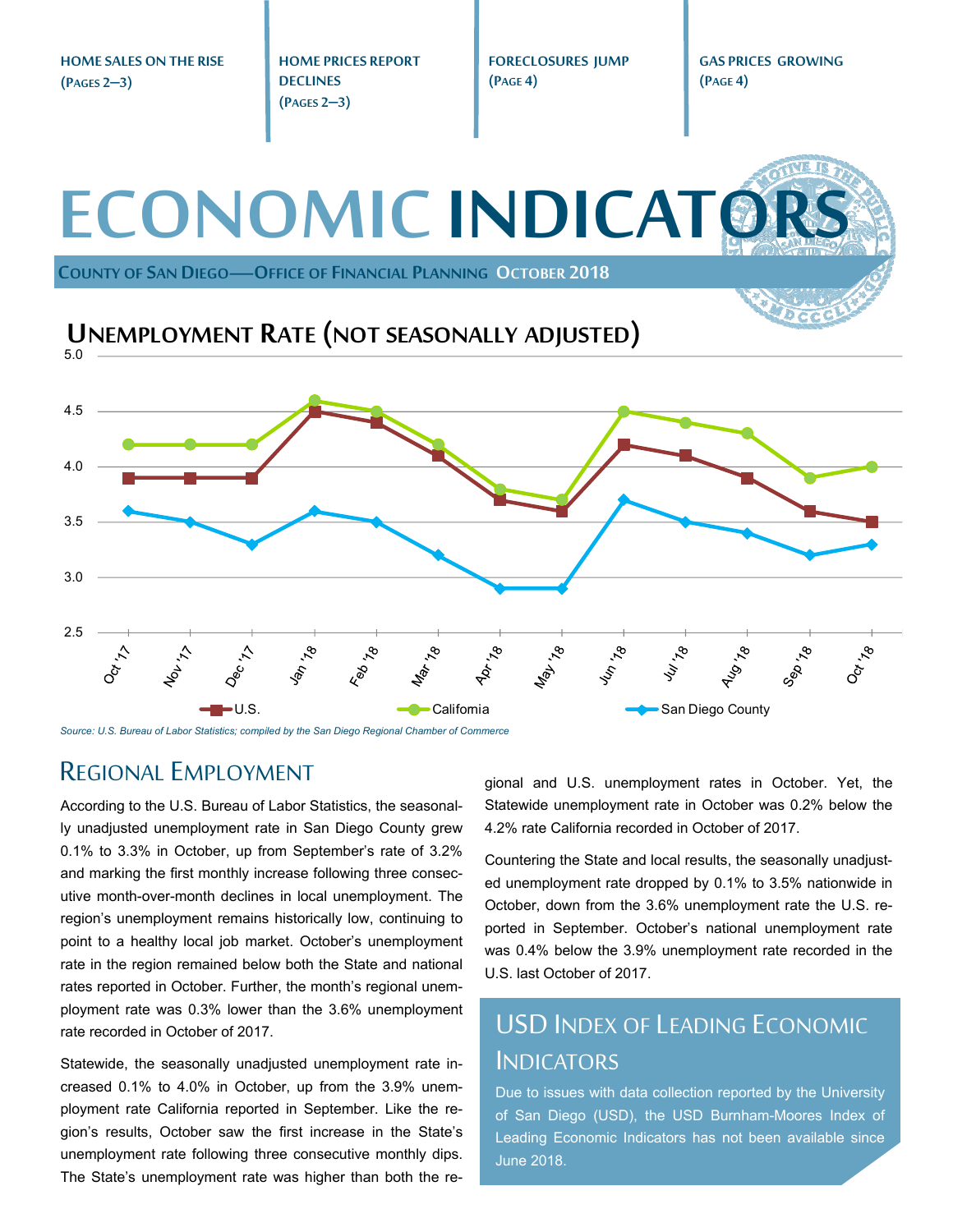

**AVERAGE NUMBER OF DAYS ON MARKET EXISTING SINGLE FAMILY HOME SALES**



# HOUSING MARKET: EXISTING SINGLE FAMILY HOMES

In October, the region's housing market reported 1,735 existing single family homes sold, an increase of 7.2% from the 1,618 homes sold in September. Sales in this market sector remained down compared to last year, marking a 12.2% decrease compared to the 1,977 homes sold in October of 2017.

On average, single family homes in the region were on the market for 35 days in October, an increase of four days over September's results. October's average market time was an increase of 3 days from the 32-day market time seen one year prior in October of 2017.

In October the median price of an existing detached single family home declined a modest 0.5% to \$643,700. October's median price was down from September's price of \$647,000. Yet October's reported median price was up 6.0% compared to one year ago in October of 2017 when the median price was \$607,000.

**MEDIAN PRICE OF EXISTING SINGLE FAMILY HOME**

Overall results in the region's single family home sector in October were mixed, with an increase in sales following two months of decline, coupled with an effectively unchanged median sales price and growing market time.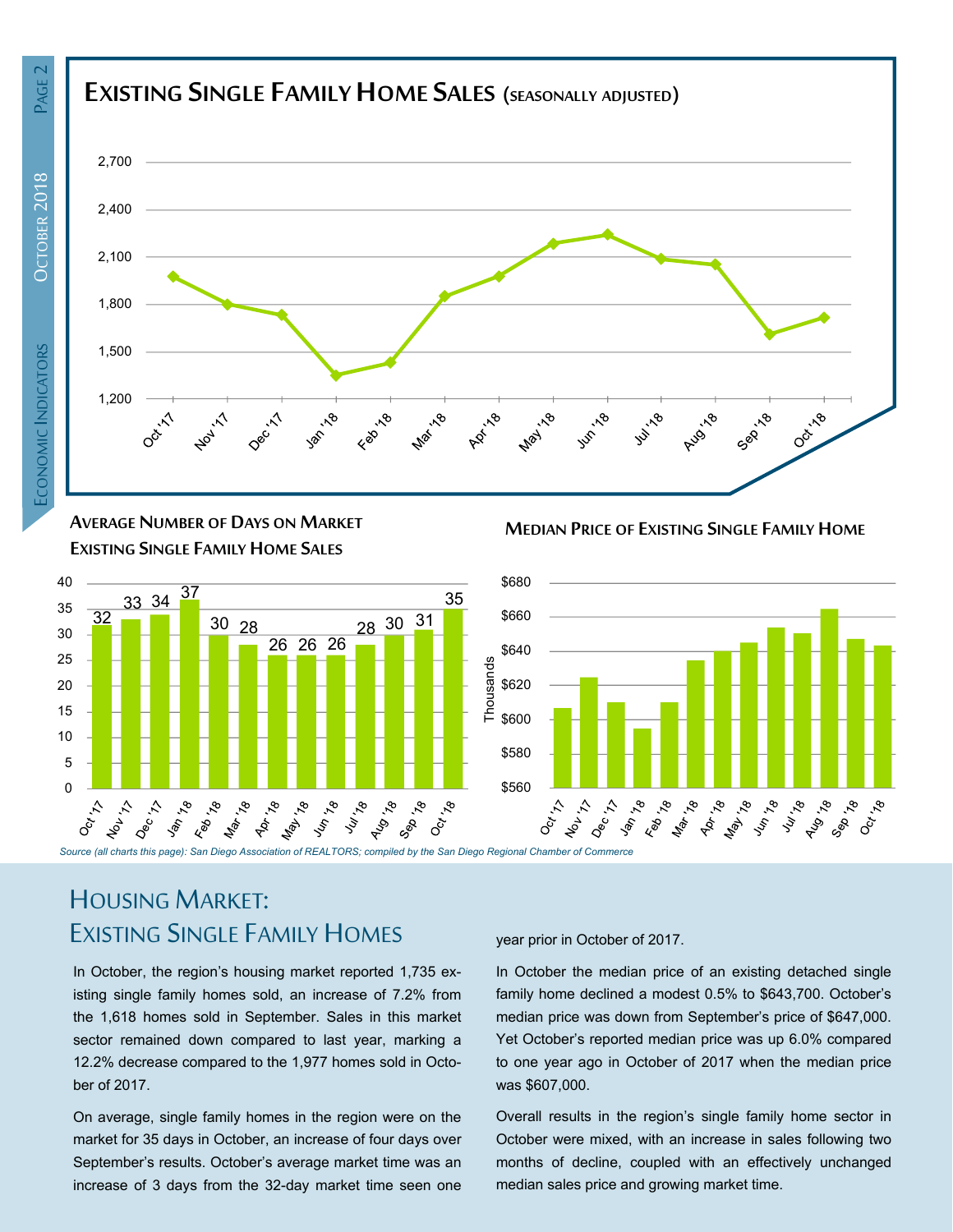ี่ลี



**MEDIAN PRICE OF EXISTING ATTACHED HOME AVERAGE NUMBER OF DAYS ON MARKET EXISTING ATTACHED HOME SALES**





# HOUSING MARKET: EXISTING ATTACHED HOMES

The number of existing attached homes sold in San Diego County in October grew 15.8% to 958, up from the 827 existing attached homes sold in September. However, October's results were down 9.0% from the 1,053 attached homes sold one year ago in October 2017.

On average, existing attached homes sold in San Diego County in October were on the market for 29 days, marking a 2-day increase from the 27-day market time seen in September. October's results were 3 days greater than the 26-day average market time seen one year ago in October of 2017.

In October, the median price of an existing attached home in the region decreased 2.1% to \$418,000, down from September's median price of \$427,000. Nonetheless, October's median price for attached homes was an increase of 4.5% from the median price of \$400,000 reported in October 2017.

Similar to the single family home sector, October's results were inconclusive, with increased sales coupled with a falling median home price and longer market time.